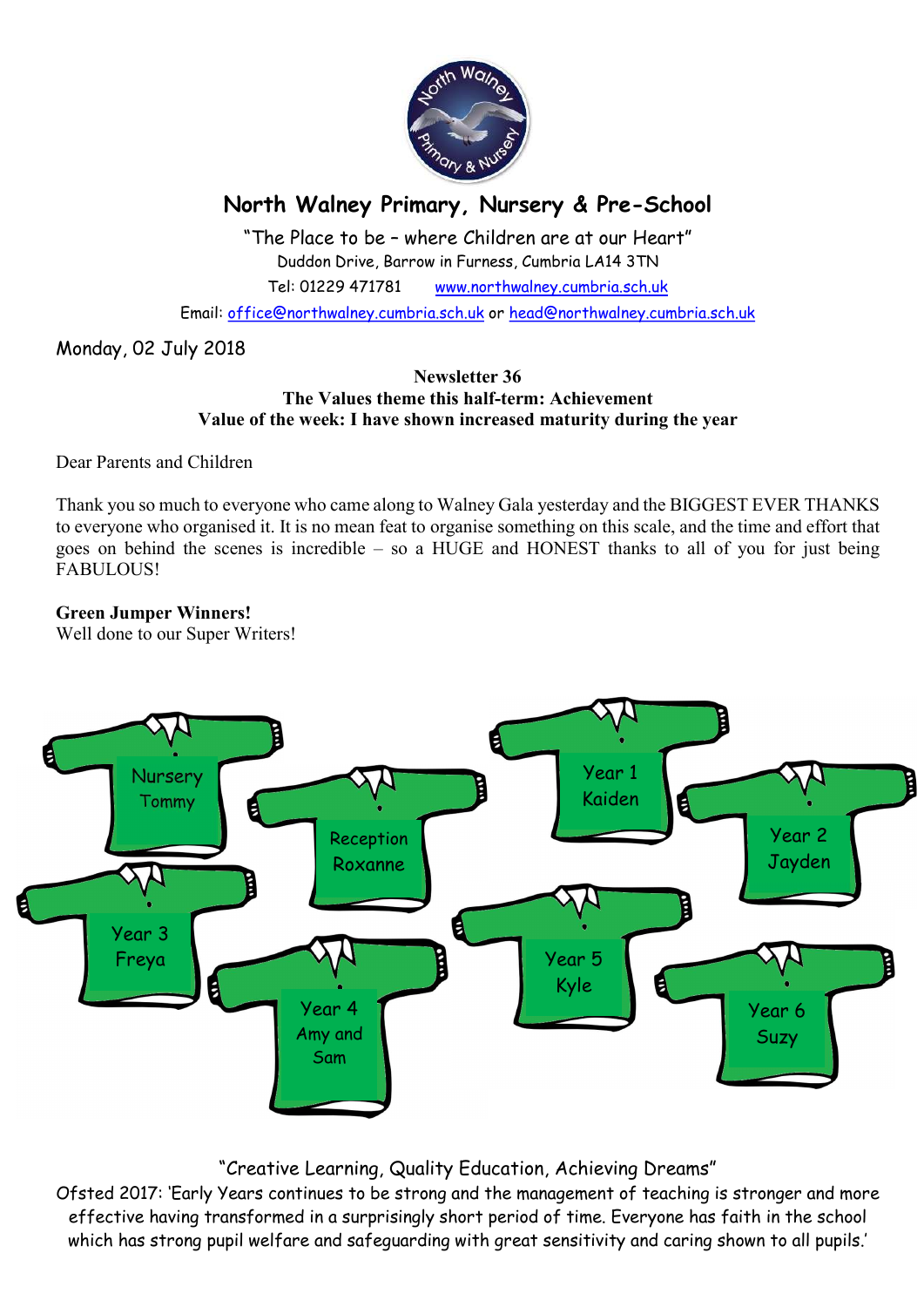## Clubs coming to an end – please note the dates!

Video Club finishes on 4<sup>th</sup> July.

Multi-skills Club finishes on  $10^{th}$  July.

Karate finishes on 19<sup>th</sup> July and has the last grading of the school year on  $12<sup>th</sup>$  July. The £10 grading fee can be handed in to the school office with any appropriate paperwork.

Karate will not start again until Easter 2019 as Natalie will soon be going on maternity leave and we wish her all the very best and cannot wait to meet her new baby!

## Reports and Open Evening

Reports will be coming out a week on Friday  $(13<sup>th</sup>$  July) and then we will be holding our annual Open Evening on Tuesday 17<sup>th</sup> July between 3 and 6pm. This is when your child is invited to bring you in to school to look around their current classroom – as well as give you a tour of the whole school, and meet their teacher for next year.

## Bills and Final Payments

With only 3 weeks of the term to go, please make sure that all bills are paid up before we finish for the summer and then we can all start with a clear slate for the next academic year. If you are unsure if you owe the school any money, please contact Mrs Malone in the school office. Thank you.

## Bonus Ball – Your chance to win each week with North Walney Primary!

Mrs Malone sent a letter out last week about our new chance to raise money for school – and also win some money for yourself. For £1 you can choose a number each week for the following Saturday's Lotto draw – and if your number is the bonus ball then you stand the chance to win a cash prize. Please contact Mrs Malone to join in our new fundraiser – and possibly win some money back too!

### BEWARE THE SEAGULLS!

I sent a text out last week about the nesting seagulls around school. Sadly after Mr Mac and his lads did a sterling job getting the roof prepared for putting bird scarers up, I didn't get to finish the job so we have the seagulls back again for another year. Please take care as a nesting pair now have chicks wandering around the school car park and are being very protective!

#### Ice Pops

Ice Pops will be on sale throughout the week for 20p each if any of the children want to buy one!

### School Uniform Voucher for £5 off

If you would like a £5.00 off voucher towards school uniform at Matalan, then please email Mrs Malone on office@northwalney.cumbria.sch.uk and she can send you one.











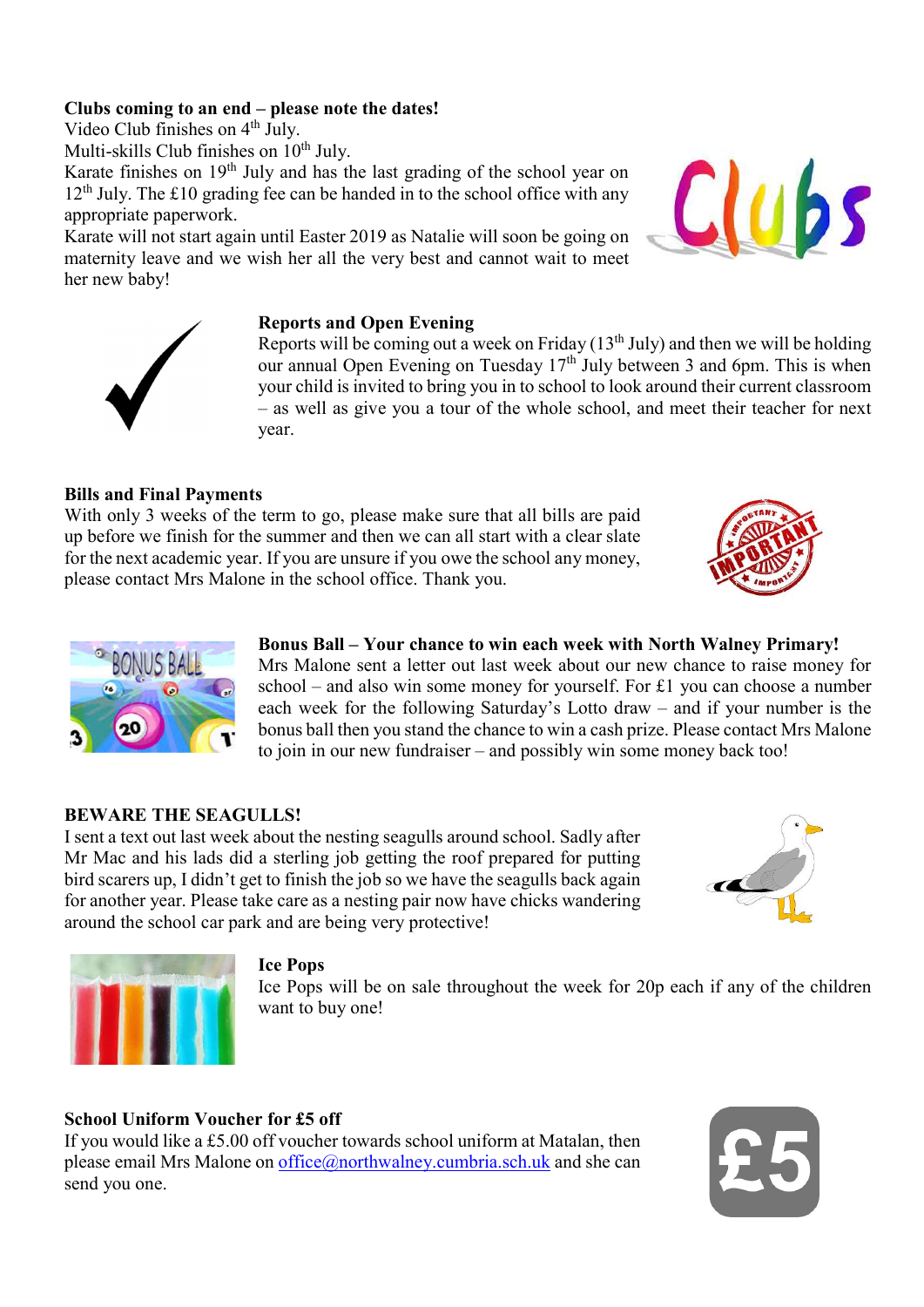And finally…

Please keep remembering to send sun hats and suncream in. The children are not going out for long periods of time at the moment in order that they don't get sunburnt or dehydrated, but suncream is essential – even if they do tan easily – as it means they are protected from the UV rays. As the weather is set to continue like this, when the trips happen over the coming weeks, please make sure your child brings plenty of water with them as well. Thank you.

Yours sincerely,



Natterjacks Breakfast Club – Open from 7:45am Natterjacks After School Club – Open between 3:15 and 5:00pm

Dates for this week:

| Monday 2 July    | Yr 6 Transition day at Walney                 |
|------------------|-----------------------------------------------|
|                  | School/Furness Academy. Yr 3/4 at             |
|                  | Barrow library.                               |
| Tuesday 3 July   | Yr 6 Transition day at Walney                 |
|                  | School/Furness Academy. Multi-sports          |
|                  | Club (Years $1-4$ ).                          |
| Wednesday 4 July | Yr 6 at BAE. Year 5 at Go Ape. Yr 3 & 4       |
|                  | at Walney School watching Mary                |
|                  | Poppins. 3.30pm-4.30pm Video Games            |
|                  | Club (Years $5&6$ – The last one for this     |
|                  | term).                                        |
| Thursday 5 July  | Sports Day in the morning. Swimming           |
|                  | for Rec, Yr1 & Yr 2 £2.00. $3.15 \text{pm}$ - |
|                  | 4.15pm Karate Club.                           |
| Friday 6 July    | Yr 5 at Heron Corn Mill in Milnthorpe.        |

### Future Dates:

| Monday 9 July     | Year 3&4 School trip to Silverdale. Yr 2 |
|-------------------|------------------------------------------|
|                   | at Barrow library.                       |
| Tuesday 10 July   | $Yr$ 5 Bread making in school. 3.15pm –  |
|                   | 4.15pm Multi-sports Club (Years 1-4 -    |
|                   | The last one this term).                 |
| Wednesday 11 July |                                          |
| Thursday 12 July  | 3.15pm-4.15pm Karate club - Grading.     |
| Friday 13 July    | Yr 5&6 at Walney's got Talent.           |